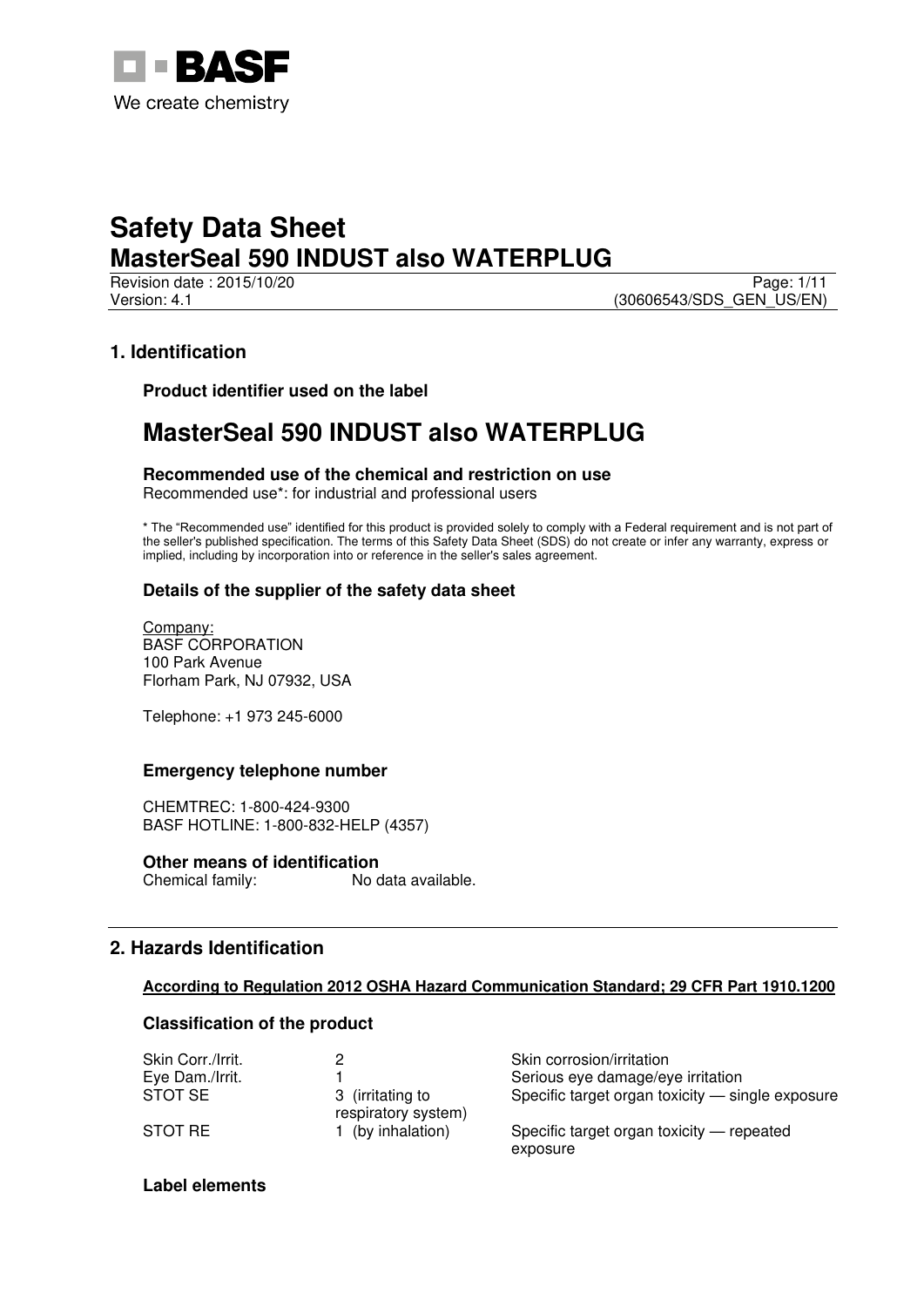Revision date : 2015/10/20 Page: 2/11<br>Version: 4.1 (30606543/SDS\_GEN\_US/EN) (30606543/SDS\_GEN\_US/EN)



Signal Word: Danger

| <b>Hazard Statement:</b><br>H <sub>3</sub> 18<br>H <sub>315</sub><br>H <sub>335</sub><br>H <sub>372</sub> | Causes serious eye damage.<br>Causes skin irritation.<br>May cause respiratory irritation.<br>Causes damage to organs (Lung) through prolonged or repeated<br>exposure (inhalation). |  |  |  |
|-----------------------------------------------------------------------------------------------------------|--------------------------------------------------------------------------------------------------------------------------------------------------------------------------------------|--|--|--|
| Precautionary Statements (Prevention):                                                                    |                                                                                                                                                                                      |  |  |  |
| P <sub>280</sub><br>P <sub>260</sub>                                                                      | Wear protective gloves and eye/face protection.<br>Do not breathe dust.                                                                                                              |  |  |  |
| P <sub>270</sub>                                                                                          | Do not eat, drink or smoke when using this product.                                                                                                                                  |  |  |  |
| P <sub>264</sub>                                                                                          | Wash with plenty of water and soap thoroughly after handling.                                                                                                                        |  |  |  |
| Precautionary Statements (Response):                                                                      |                                                                                                                                                                                      |  |  |  |
| P305 + P351 + P338                                                                                        | IF IN EYES: Rinse cautiously with water for several minutes. Remove<br>contact lenses, if present and easy to do. Continue rinsing.                                                  |  |  |  |
| P310                                                                                                      | Immediately call a POISON CENTER or doctor/physician.                                                                                                                                |  |  |  |
| $P304 + P340$                                                                                             | IF INHALED: Remove person to fresh air and keep comfortable for<br>breathing.                                                                                                        |  |  |  |
| $P303 + P352$                                                                                             | IF ON SKIN (or hair): Wash with plenty of soap and water.                                                                                                                            |  |  |  |
| $P332 + P313$                                                                                             | If skin irritation occurs: Get medical advice/attention.                                                                                                                             |  |  |  |
| $P362 + P364$                                                                                             | Take off contaminated clothing and wash before reuse.                                                                                                                                |  |  |  |
| Precautionary Statements (Storage):                                                                       |                                                                                                                                                                                      |  |  |  |
| $P403 + P233$                                                                                             | Store in a well-ventilated place. Keep container tightly closed.                                                                                                                     |  |  |  |
| P405                                                                                                      | Store locked up.                                                                                                                                                                     |  |  |  |
| Precautionary Statements (Disposal):<br>P <sub>501</sub>                                                  | Dispose of contents/container to hazardous or special waste collection<br>point.                                                                                                     |  |  |  |
|                                                                                                           |                                                                                                                                                                                      |  |  |  |

# **Hazards not otherwise classified**

If applicable information is provided in this section on other hazards which do not result in classification but which may contribute to the overall hazards of the substance or mixture.

Labeling of special preparations (GHS): In combination with water, repeated or prolonged dermal exposure can cause moderate to severe alkali burns.

# **3. Composition / Information on Ingredients**

**According to Regulation 2012 OSHA Hazard Communication Standard; 29 CFR Part 1910.1200** 

| <b>CAS Number</b> | Weight %           | <b>Chemical name</b>        |
|-------------------|--------------------|-----------------------------|
| 14808-60-7        | $>= 25.0 - 50.0\%$ | crystalline silica          |
| 65997-15-1        | $>= 20.0 - 50.0\%$ | Cement, portland, chemicals |
| 1305-62-0         | $>= 1.0 - < 7.0\%$ | Calcium dihydroxide         |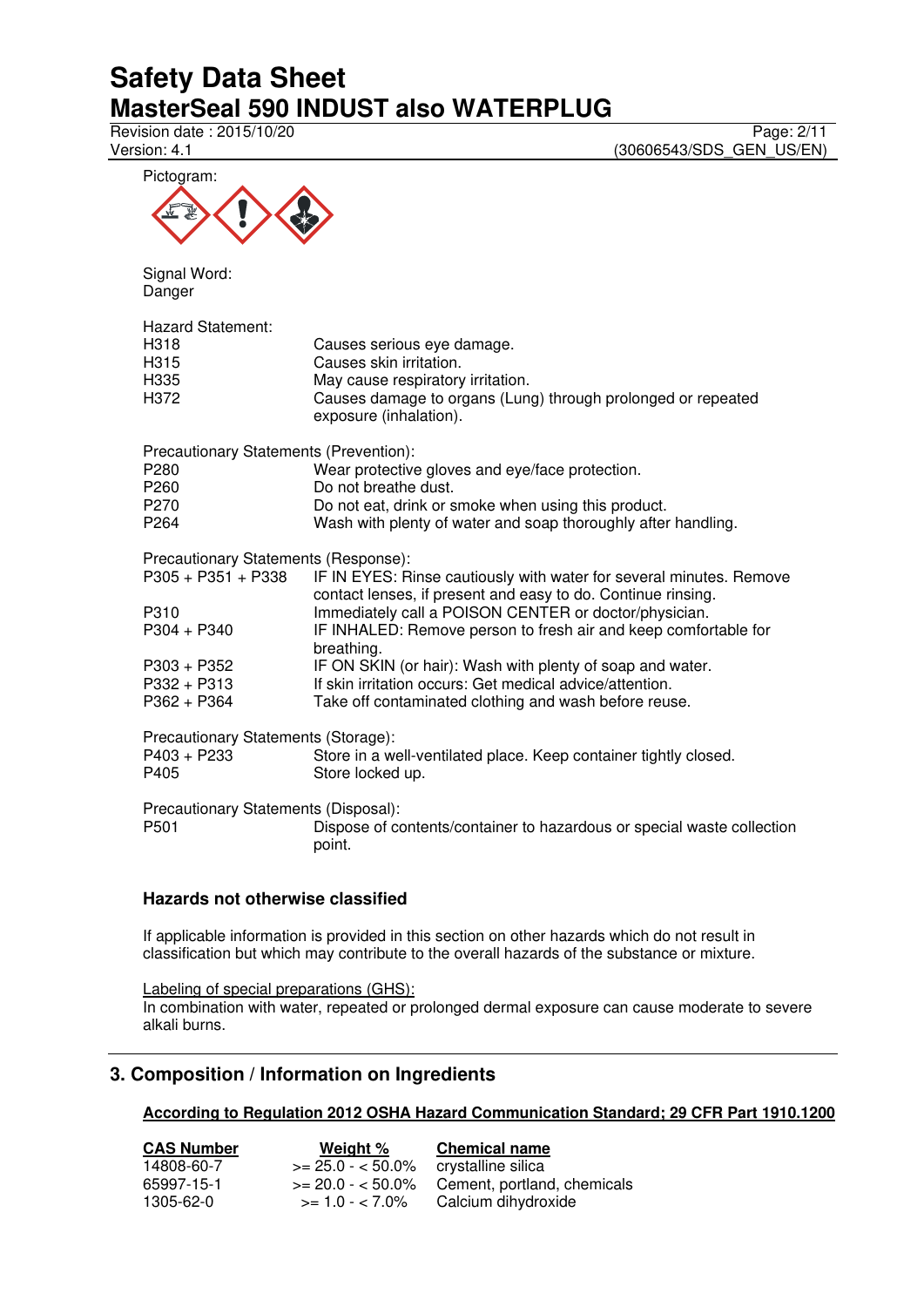Revision date : 2015/10/20 Page: 3/11

Version: 4.1 **(30606543/SDS\_GEN\_US/EN)** 

1317-65-3 >= 0.3 - < 5.0% Limestone<br>13397-24-5 >= 0.3 - < 3.0% Gypsum (0 Gypsum (Ca(SO4).2H2O)

**4. First-Aid Measures** 

# **Description of first aid measures**

## **General advice:**

First aid personnel should pay attention to their own safety. Remove contaminated clothing.

## **If inhaled:**

After inhalation of dust. Keep patient calm, remove to fresh air. If difficulties occur: Obtain medical attention.

## **If on skin:**

After contact with skin, wash immediately with plenty of water and soap. Under no circumstances should organic solvent be used. If irritation develops, seek medical attention.

### **If in eyes:**

Wash affected eyes for at least 15 minutes under running water with eyelids held open, consult an eye specialist.

## **If swallowed:**

Rinse mouth immediately and then drink plenty of water, seek medical attention. Do not induce vomiting unless told to by a poison control center or doctor.

# **Most important symptoms and effects, both acute and delayed**

Symptoms: The most important known symptoms and effects are described in the labelling (see section 2) and/or in section 11.

Hazards: No applicable information available.

# **Indication of any immediate medical attention and special treatment needed**

Note to physician

Treatment: Treat according to symptoms (decontamination, vital functions), no known specific antidote.

# **5. Fire-Fighting Measures**

# **Extinguishing media**

Suitable extinguishing media: foam, water spray, dry powder, carbon dioxide

Unsuitable extinguishing media for safety reasons: water jet

Additional information:

Product itself is non-combustible. Only the packaging materials can catch fire. The extinguishing agents normally used are sufficient.

# **Special hazards arising from the substance or mixture**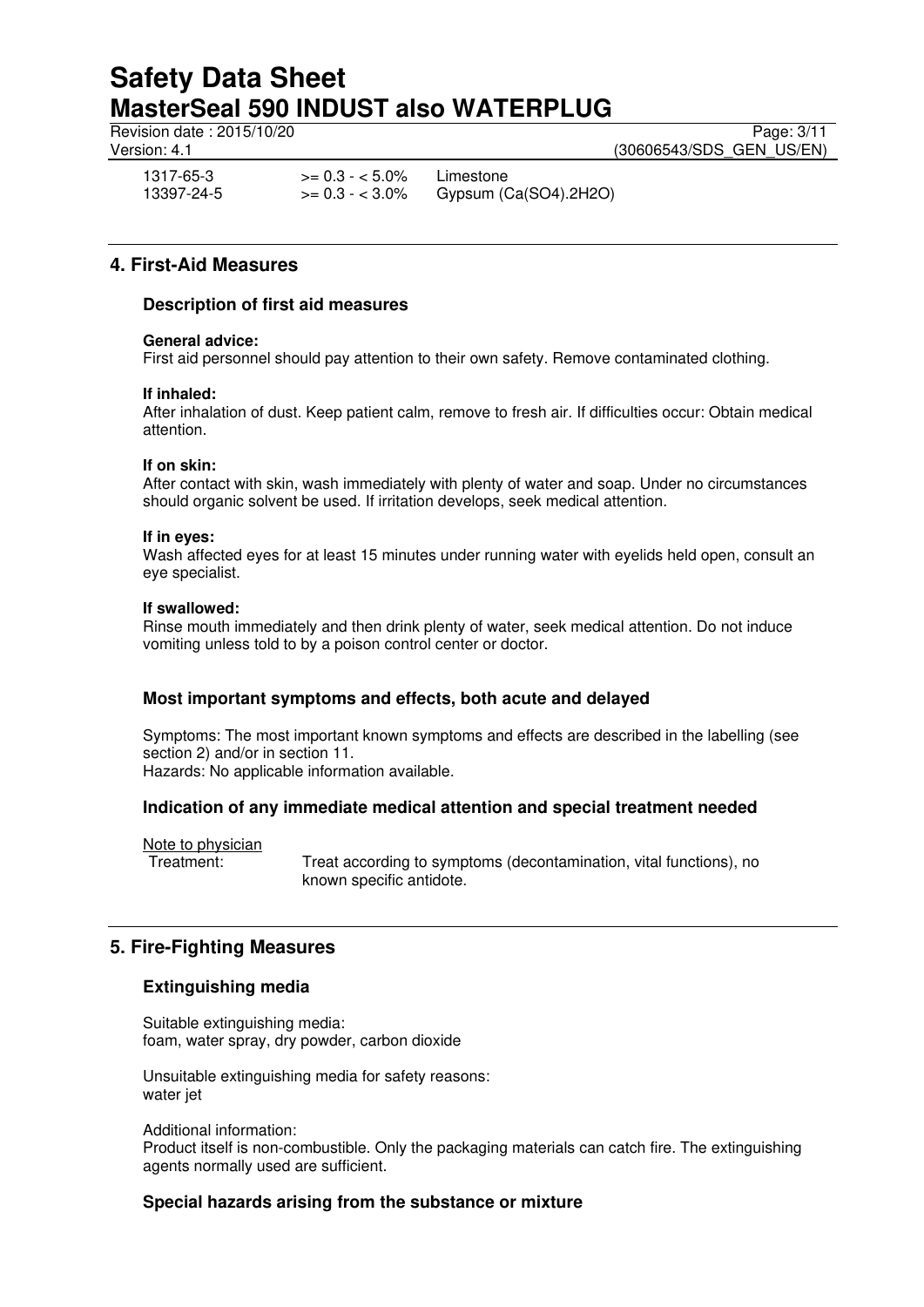Revision date : 2015/10/20 Page: 4/11<br>Version: 4.1 (30606543/SDS GEN US/EN) (30606543/SDS\_GEN\_US/EN)

Hazards during fire-fighting:

carbon monoxide, carbon dioxide, harmful vapours

Evolution of fumes/fog. The substances/groups of substances mentioned can be released in case of fire. Product is not combustible or explosive.

# **Advice for fire-fighters**

Protective equipment for fire-fighting: Wear self-contained breathing apparatus and chemical-protective clothing.

# **Further information:**

Product itself is non-combustible; fire extinguishing method of surrounding areas must be considered. The degree of risk is governed by the burning substance and the fire conditions. Dispose of fire debris and contaminated extinguishing water in accordance with official regulations.

# **6. Accidental release measures**

## **Personal precautions, protective equipment and emergency procedures**

Avoid dust formation. Avoid contact with skin and eyes. Use personal protective clothing. Handle in accordance with good building materials hygiene and safety practice.

## **Environmental precautions**

Do not discharge into drains/surface waters/groundwater.

## **Methods and material for containment and cleaning up**

For small amounts: Pick up with suitable appliance and dispose of. For large amounts: Pick up with suitable appliance and dispose of. Pack in tightly closed containers for disposal.

For residues: Rinse with plenty of water. Avoid raising dust.

# **7. Handling and Storage**

### **Precautions for safe handling**

Avoid dust formation. The Cement contained in this product reacts alkaline when in contact with water or humidity. This may cause severe irritation of skin or mucous membranes. The humidity of the skin or mucous membranes is enough for this reaction. Prolonged direct contact to the dry product should be avoided therefore. Avoid inhalation of dusts. Avoid skin contact. Pour downwind and allow as little free fall as possible while emptying bags into equipment. Breathing must be protected when large quantities are decanted without local exhaust ventilation.

Protection against fire and explosion: No special precautions necessary.

# **Conditions for safe storage, including any incompatibilities**

Segregate from metals. Segregate from acids. Segregate from lyes. Segregate from oxidants. Segregate from foods and animal feeds.

Suitable materials for containers: tinned carbon steel (Tinplate)

Further information on storage conditions: Containers should be stored tightly sealed in a dry place.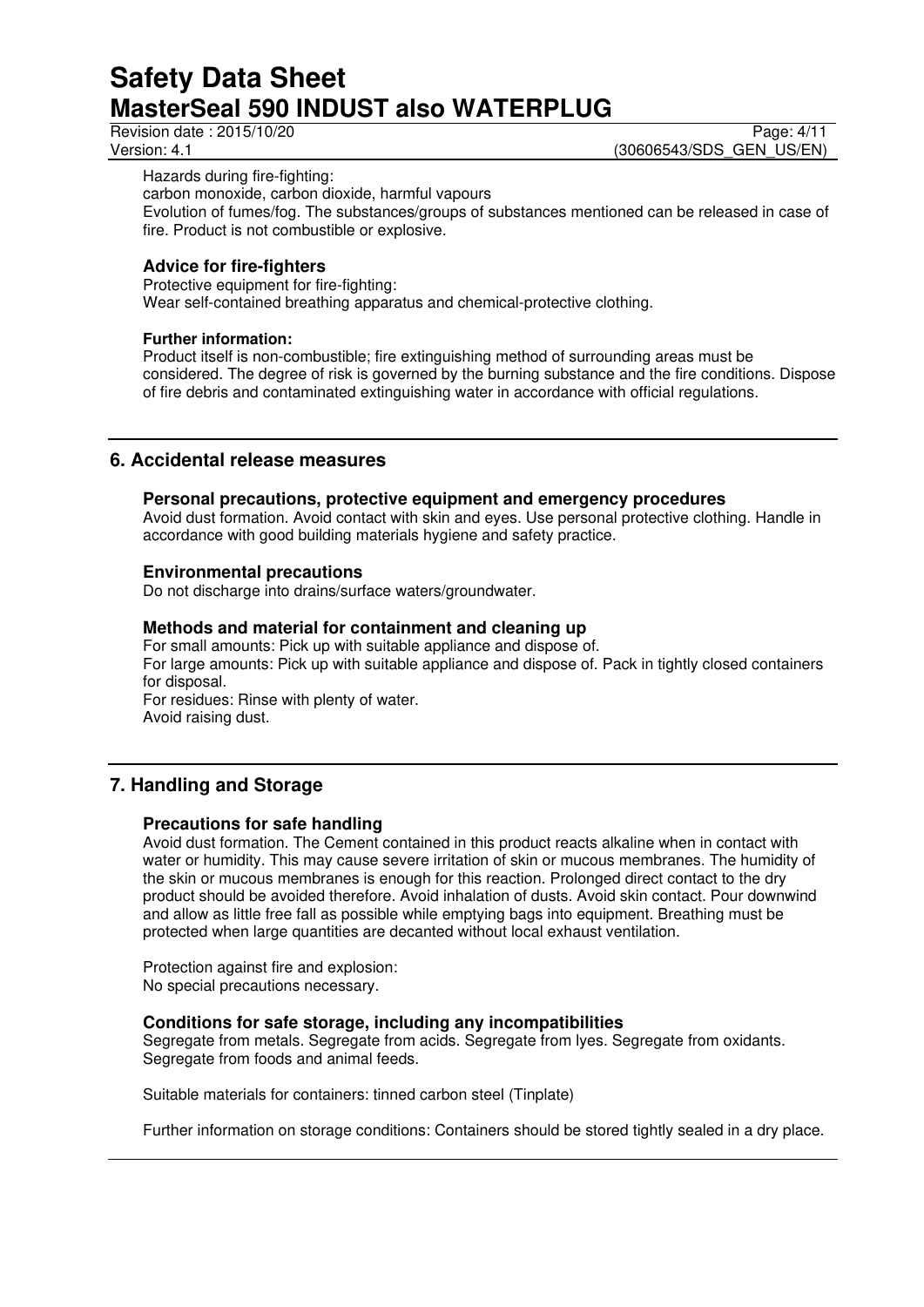Revision date : 2015/10/20 Page: 5/11<br>Version: 4.1 (30606543/SDS\_GEN\_US/EN)

(30606543/SDS\_GEN\_US/EN)

# **8. Exposure Controls/Personal Protection**

| <b>Components with occupational exposure limits</b> |                  |                                                                                                                                                                                                                                                                                                                                                                                                                                                                                                                                                                                                                                                                        |
|-----------------------------------------------------|------------------|------------------------------------------------------------------------------------------------------------------------------------------------------------------------------------------------------------------------------------------------------------------------------------------------------------------------------------------------------------------------------------------------------------------------------------------------------------------------------------------------------------------------------------------------------------------------------------------------------------------------------------------------------------------------|
| Calcium dihydroxide                                 | <b>OSHA PEL</b>  | PEL 5 mg/m3 Respirable fraction; PEL 15<br>mg/m3 Total dust; TWA value 5 mg/m3;                                                                                                                                                                                                                                                                                                                                                                                                                                                                                                                                                                                        |
|                                                     | <b>ACGIH TLV</b> | TWA value 5 mg/m3 ;                                                                                                                                                                                                                                                                                                                                                                                                                                                                                                                                                                                                                                                    |
| Limestone                                           | <b>OSHA PEL</b>  | PEL 5 mg/m3 Respirable fraction; PEL 15<br>mg/m3 Total dust; TWA value 15 mg/m3 Total<br>dust; TWA value 5 mg/m3 Respirable fraction                                                                                                                                                                                                                                                                                                                                                                                                                                                                                                                                   |
| Gypsum (Ca(SO4).2H2O)                               | <b>OSHA PEL</b>  | PEL 5 mg/m3 Respirable fraction; PEL 15<br>mg/m3 Total dust; TWA value 15 mg/m3 Total<br>dust; TWA value 5 mg/m3 Respirable fraction                                                                                                                                                                                                                                                                                                                                                                                                                                                                                                                                   |
|                                                     | <b>ACGIH TLV</b> | TWA value 10 mg/m3 Inhalable fraction;                                                                                                                                                                                                                                                                                                                                                                                                                                                                                                                                                                                                                                 |
| crystalline silica                                  | <b>OSHA PEL</b>  | TWA value 2.4 millions of particles per cubic foot<br>of air Respirable;<br>The exposure limit is calculated from the<br>equation, 250/(%SiO2+5), using a value of 100%<br>SiO2. Lower percentages of SiO2 will yield higher<br>exposure limits.<br>TWA value 0.1 mg/m3 Respirable ;<br>The exposure limit is calculated from the<br>equation, 10/(%SiO2+2), using a value of 100%<br>SiO2. Lower percentages of SiO2 will yield higher<br>exposure limits.<br>TWA value 0.3 mg/m3 Total dust ;<br>The exposure limit is calculated from the<br>equation, 30/(%SiO2+2), using a value of 100%<br>SiO2. Lower percentages of SiO2 will yield higher<br>exposure limits. |
|                                                     | <b>ACGIH TLV</b> | TWA value 0.025 mg/m3 Respirable fraction;                                                                                                                                                                                                                                                                                                                                                                                                                                                                                                                                                                                                                             |
| Cement, portland,<br>chemicals                      | <b>OSHA PEL</b>  | PEL 15 mg/m3 Total dust; PEL 5 mg/m3                                                                                                                                                                                                                                                                                                                                                                                                                                                                                                                                                                                                                                   |
|                                                     | <b>ACGIH TLV</b> | Respirable fraction;<br>TWA value 1 mg/m3 Respirable fraction;<br>The value is for particulate matter containing no<br>asbestos and <1% crystalline silica.                                                                                                                                                                                                                                                                                                                                                                                                                                                                                                            |

#### **Advice on system design:**

Provide local exhaust ventilation to maintain recommended P.E.L.

## **Personal protective equipment**

### **Respiratory protection:**

Breathing protection if dusts are formed.

#### **Hand protection:**

Chemical resistant protective gloves, Manufacturer's directions for use should be observed because of great diversity of types.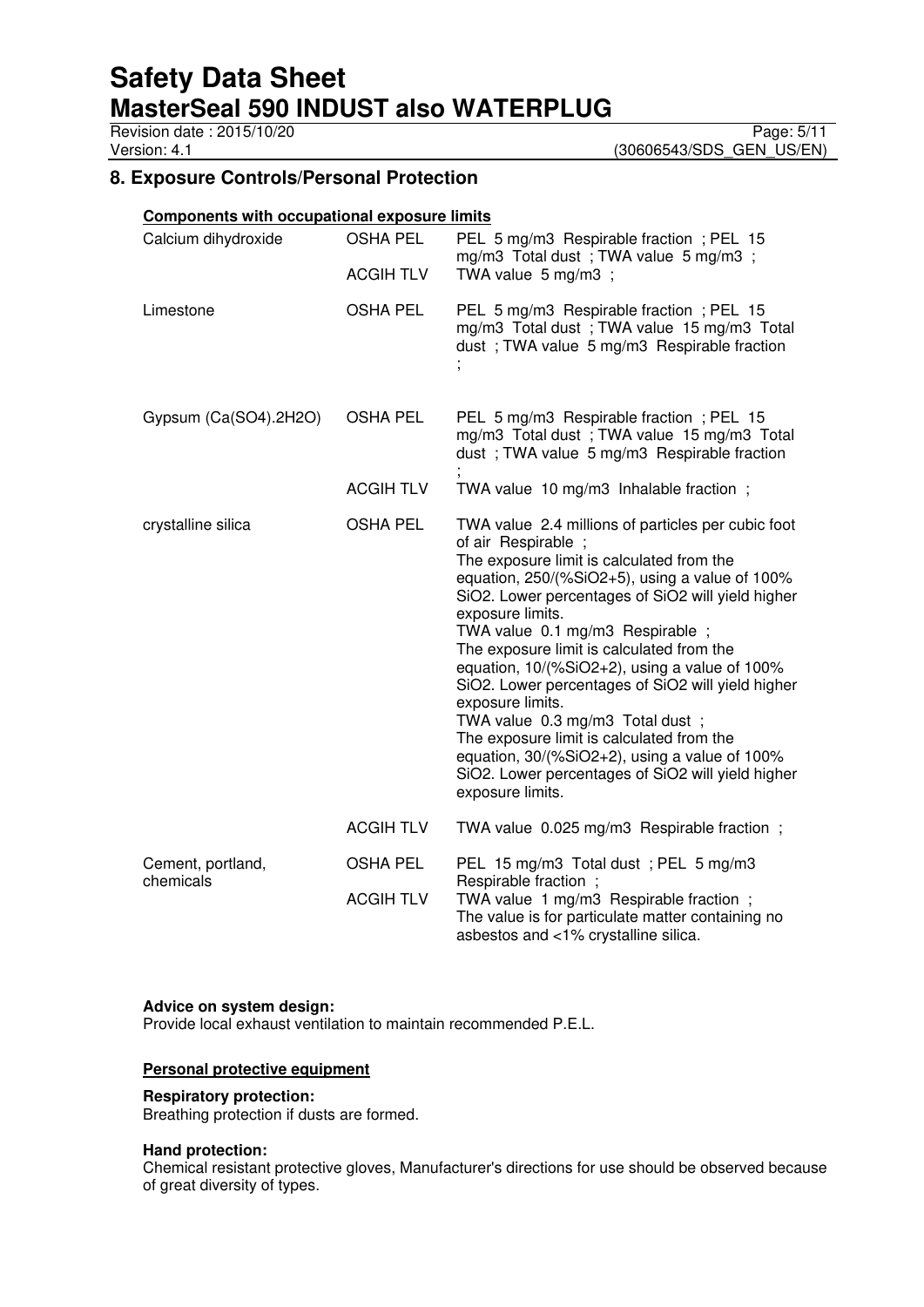Revision date : 2015/10/20 Page: 6/11<br>
Version: 4.1 (30606543/SDS GEN US/EN) (30606543/SDS\_GEN\_US/EN)

## **Eye protection:**

Tightly fitting safety goggles (chemical goggles).

## **Body protection:**

Body protection must be chosen based on level of activity and exposure.

## **General safety and hygiene measures:**

Avoid contact with the skin, eyes and clothing. Avoid inhalation of dusts. In order to prevent contamination while handling, closed working clothes and working gloves should be used. Handle in accordance with good building materials hygiene and safety practice. When using, do not eat, drink or smoke. Hands and/or face should be washed before breaks and at the end of the shift. At the end of the shift the skin should be cleaned and skin-care agents applied. Gloves must be inspected regularly and prior to each use. Replace if necessary (e.g. pinhole leaks). Contaminated equipment or clothing should be cleaned after each use or disposed of.

# **9. Physical and Chemical Properties**

| Form:                       | powder                                                             |
|-----------------------------|--------------------------------------------------------------------|
| Odour:                      | odourless                                                          |
| Odour threshold:            | No applicable information available.                               |
| Colour:                     | grey                                                               |
| pH value:                   | approx. 12 - 13                                                    |
|                             | (approx. 20 $^{\circ}$ C)                                          |
|                             | (as aqueous suspension)                                            |
| Melting point:              | The product has not been tested.                                   |
| Sublimation point:          | No applicable information available.                               |
| Flash point:                | The product has not been tested.                                   |
| Flammability:               | not flammable                                                      |
| Vapour pressure:            | The product has not been tested.                                   |
| Bulk density:               | approx. 1,800 - 2,400 kg/m3                                        |
| Vapour density:             | The product is a non-volatile solid.                               |
| Partitioning coefficient n- | not applicable                                                     |
| octanol/water (log Pow):    |                                                                    |
| Thermal decomposition:      | No decomposition if stored and handled as<br>prescribed/indicated. |
| Viscosity, dynamic:         | not applicable, the product is a solid                             |
| Viscosity, kinematic:       | No applicable information available.                               |
| Solubility in water:        | (20 °C)                                                            |
|                             | dispersible                                                        |
| Miscibility with water:     | miscible                                                           |
| Solubility (quantitative):  | No applicable information available.                               |
| Solubility (qualitative):   | No applicable information available.                               |
| Evaporation rate:           | The product is a non-volatile solid.                               |
|                             |                                                                    |

# **10. Stability and Reactivity**

#### **Reactivity**

No hazardous reactions if stored and handled as prescribed/indicated.

#### **Chemical stability**

The product is stable if stored and handled as prescribed/indicated.

# **Possibility of hazardous reactions**

The product is stable if stored and handled as prescribed/indicated. Strong bases are formed on the addition of water.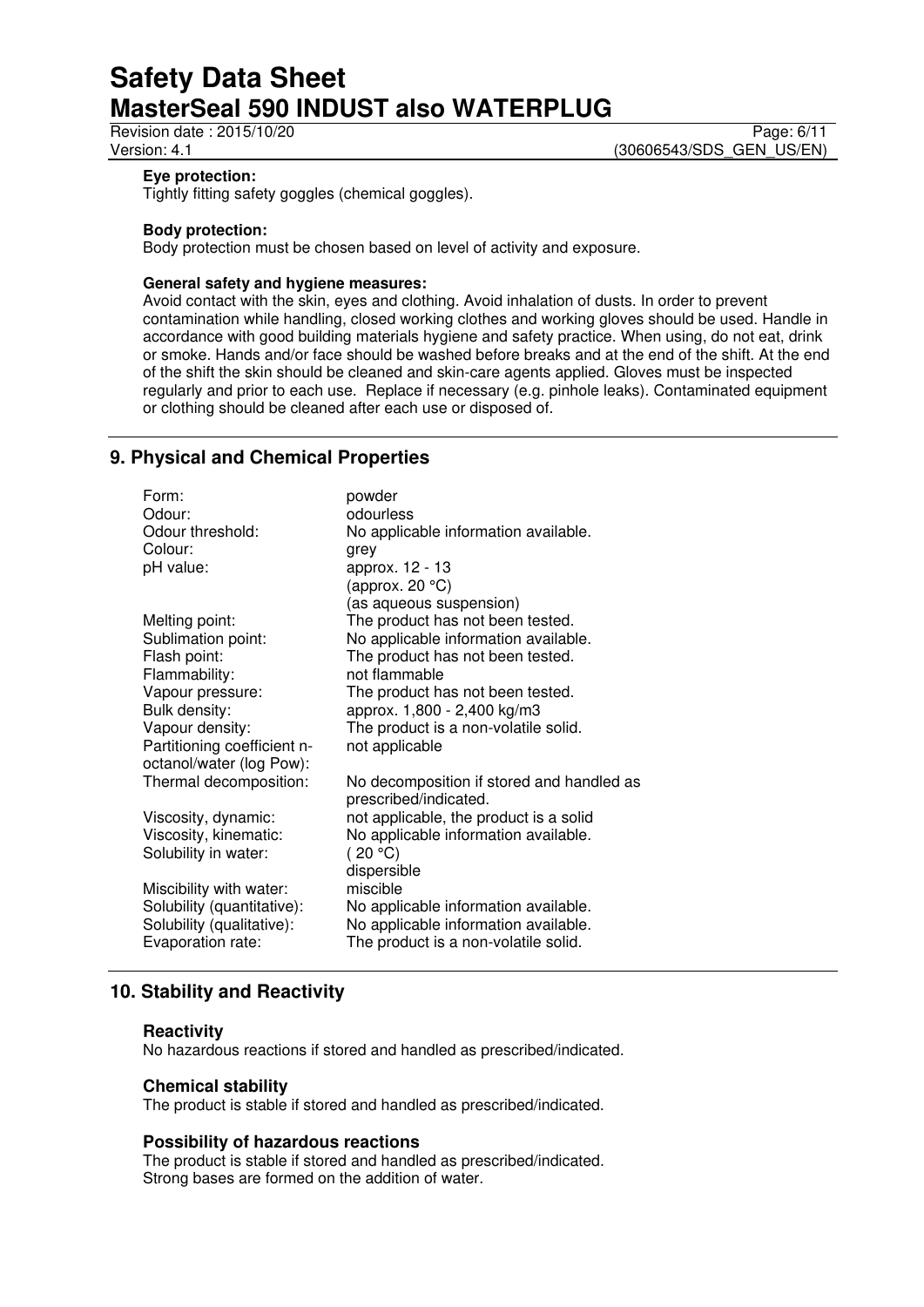Revision date : 2015/10/20 Page: 7/11<br>Version: 4.1 **Page: 7/11** Version: 4.1 (30606543/SDS\_GEN\_US/EN)

# **Conditions to avoid**

Avoid dust formation. Avoid humidity.

**Incompatible materials** 

strong bases, strong acids

## **Hazardous decomposition products**

Decomposition products: No hazardous decomposition products if stored and handled as prescribed/indicated.

Thermal decomposition: No decomposition if stored and handled as prescribed/indicated.

# **11. Toxicological information**

## **Primary routes of exposure**

Routes of entry for solids and liquids are ingestion and inhalation, but may include eye or skin contact. Routes of entry for gases include inhalation and eye contact. Skin contact may be a route of entry for liquefied gases.

## **Acute Toxicity/Effects**

Acute toxicity

Assessment of acute toxicity: Virtually nontoxic after a single ingestion. Virtually nontoxic after a single skin contact. Virtually nontoxic by inhalation. The product has not been tested. The statement has been derived from the properties of the individual components.

Oral No applicable information available.

Inhalation No applicable information available.

Dermal No applicable information available.

Assessment other acute effects Assessment of STOT single: Causes temporary irritation of the respiratory tract.

The product has not been tested. The statement has been derived from the properties of the individual components.

#### Irritation / corrosion

Assessment of irritating effects: Skin contact causes irritation. May cause severe damage to the eyes. The product has not been tested. The statement has been derived from the properties of the individual components.

### **Sensitization**

Assessment of sensitization: There is no evidence of a skin-sensitizing potential. The product has not been tested. The statement has been derived from the properties of the individual components. Chromate in this product has been reduced. Sensitization due to chromate within stated shelf-live is unlikely.

# **Chronic Toxicity/Effects**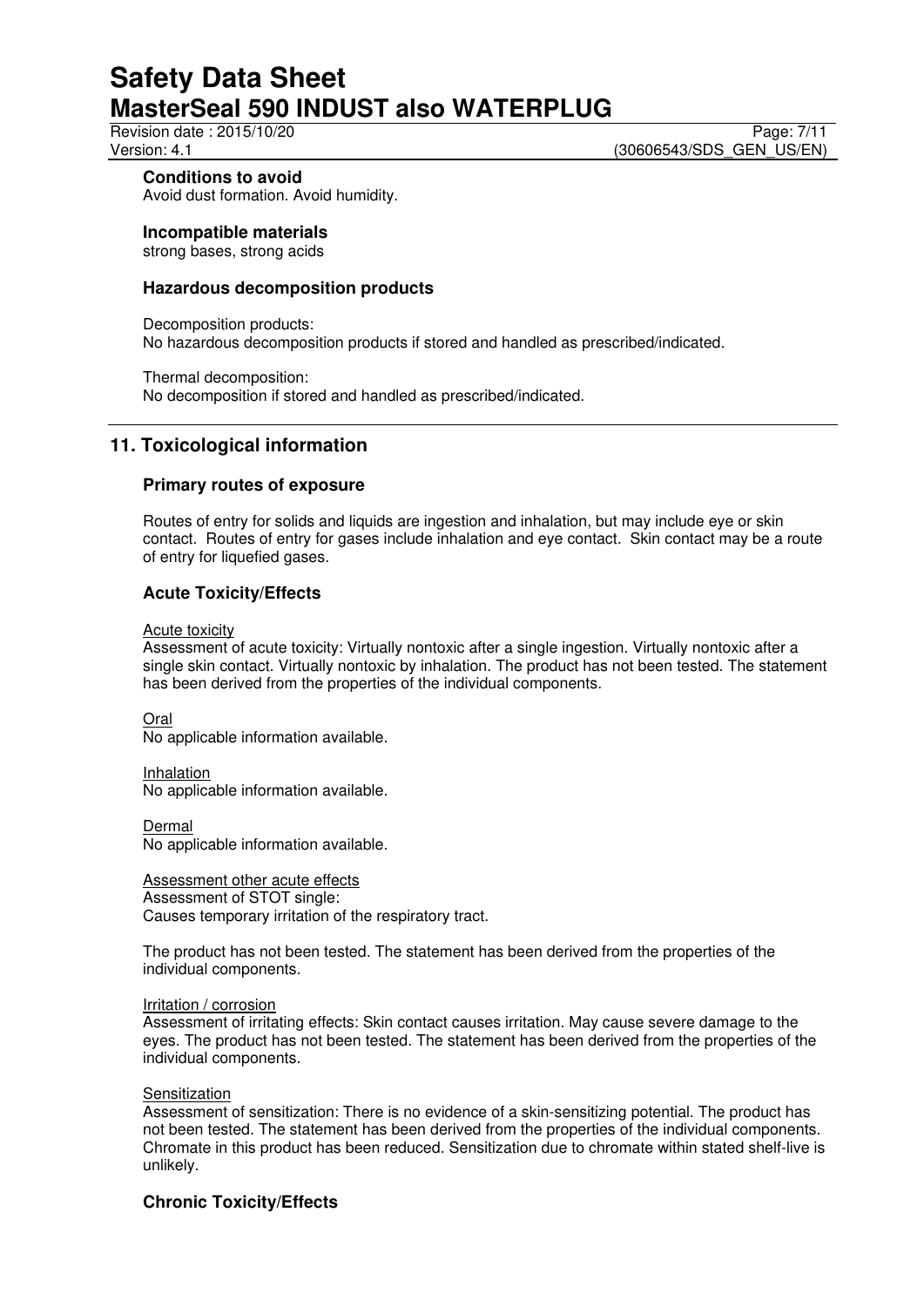## Repeated dose toxicity

Assessment of repeated dose toxicity: Inhalation of dust may cause respiratory tract irritation, coughing and breathing difficulties. This product contains crystalline silica (quartz). Prolonged or repeated inhalation of respirable crystalline silica may result in silicosis.

#### Genetic toxicity

Assessment of mutagenicity: The chemical structure does not suggest a specific alert for such an effect. Based on available Data, the classification criteria are not met.

#### **Carcinogenicity**

Assessment of carcinogenicity: The chemical structure does not suggest a specific alert for such an effect. Based on available Data, the classification criteria are not met.

#### *Information on: crystalline silica*

*Assessment of carcinogenicity: In long-term studies in rats and mice in which the substance was given by feed, a carcinogenic effect was not observed. In long-term animal studies in which the substance was given by inhalation in high doses, a carcinogenic effect was observed. The substance and its compounds in the form of respirable dusts/aerosolsis classified by the German MAK commision as a category 1 carcinogen (substances that cause cancer to humans). A carcinogenic effect cannot safely be ruled out. The inhalation uptake of the alveolar fraction of the fine dust may cause damage to the lungs. The International Agency for Research on Cancer (IARC) has classified this substance as a Group 1 (known) human carcinogen. NTP listed carcinogen* 

----------------------------------

#### Reproductive toxicity

Assessment of reproduction toxicity: The chemical structure does not suggest a specific alert for such an effect. Based on available Data, the classification criteria are not met.

#### **Teratogenicity**

Assessment of teratogenicity: The chemical structure does not suggest a specific alert for such an effect. Based on available Data, the classification criteria are not met.

----------------------------------

#### Other Information

Based on our experience and the information available, no adverse health effects are expected if handled as recommended with suitable precautions for designated uses. The product has not been tested. The statements on toxicology have been derived from the properties of the individual components.

### **Symptoms of Exposure**

The most important known symptoms and effects are described in the labelling (see section 2) and/or in section 11.

# **12. Ecological Information**

#### **Toxicity**

Aquatic toxicity Assessment of aquatic toxicity: There is a high probability that the product is not acutely harmful to aquatic organisms. The product gives rise to pH shifts. Based on available Data, the classification criteria are not met.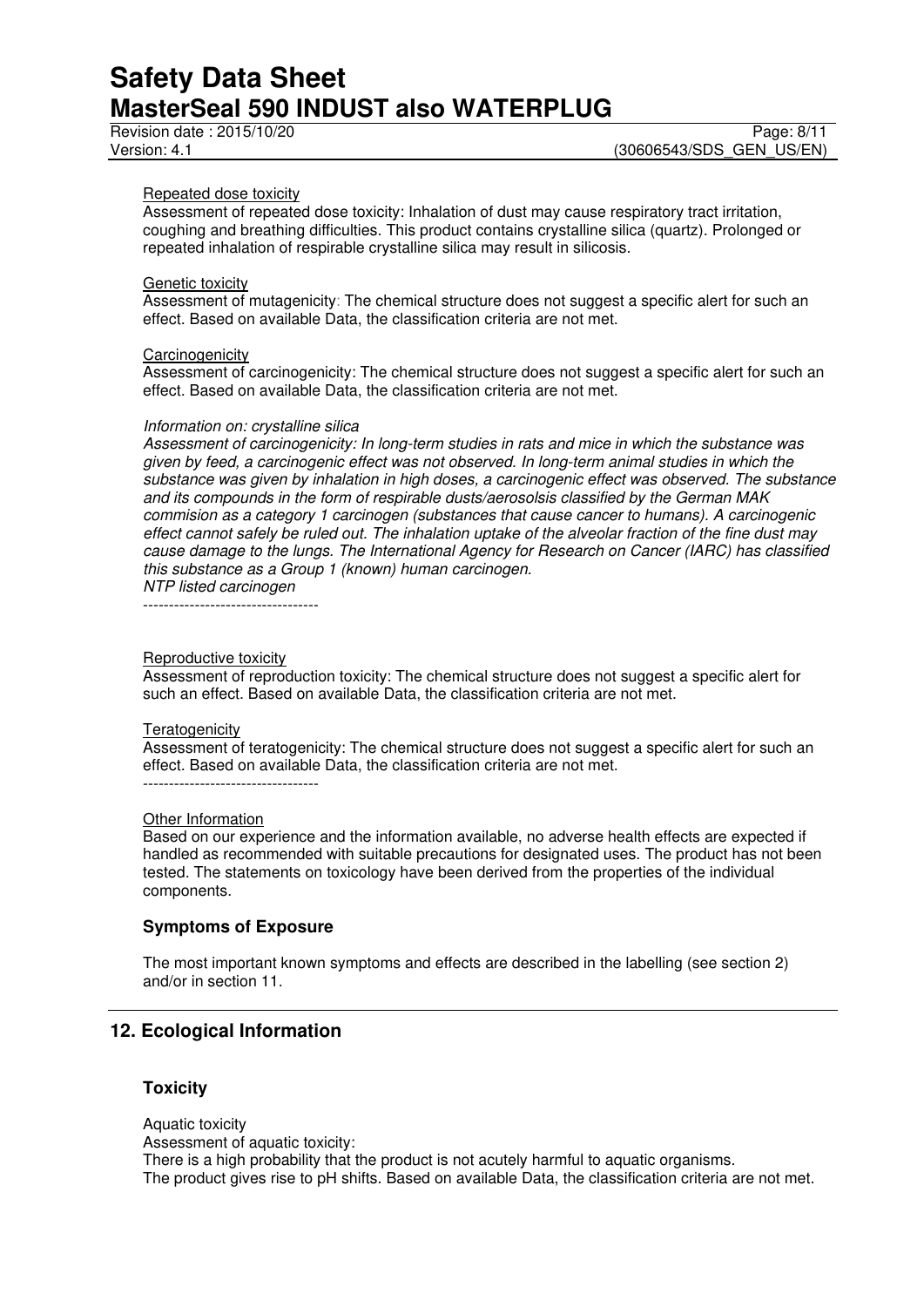Revision date : 2015/10/20

# Version: 4.1 **(30606543/SDS\_GEN\_US/EN)**

## **Persistence and degradability**

Assessment biodegradation and elimination (H2O)

Inorganic product which cannot be eliminated from water by biological purification processes. The product is slightly soluble in water. It can be largely eliminated from the water by abiotic processes, e.g. mechanical separation.

Experience shows this product to be inert and non-degradable.

Elimination information

not applicable

## **Bioaccumulative potential**

Assessment bioaccumulation potential The product will not be readily bioavailable due to its consistency and insolubility in water.

## **Mobility in soil**

Assessment transport between environmental compartments The substance will not evaporate into the atmosphere from the water surface. Following exposure to soil, adsorption to solid soil particles is probable, therefore contamination of groundwater is not expected.

## **Additional information**

Other ecotoxicological advice:

Do not discharge product into the environment without control. The product has not been tested. The statements on ecotoxicology have been derived from the properties of the individual components.

# **13. Disposal considerations**

#### **Waste disposal of substance:**

Dispose of in accordance with local authority regulations. Do not discharge into drains/surface waters/groundwater.

#### **Container disposal:**

Completely emptied packagings can be given for recycling.

# **14. Transport Information**

**Land transport**  USDOT

Not classified as a dangerous good under transport regulations

**Sea transport**  IMDG

Not classified as a dangerous good under transport regulations

**Air transport**  IATA/ICAO

Not classified as a dangerous good under transport regulations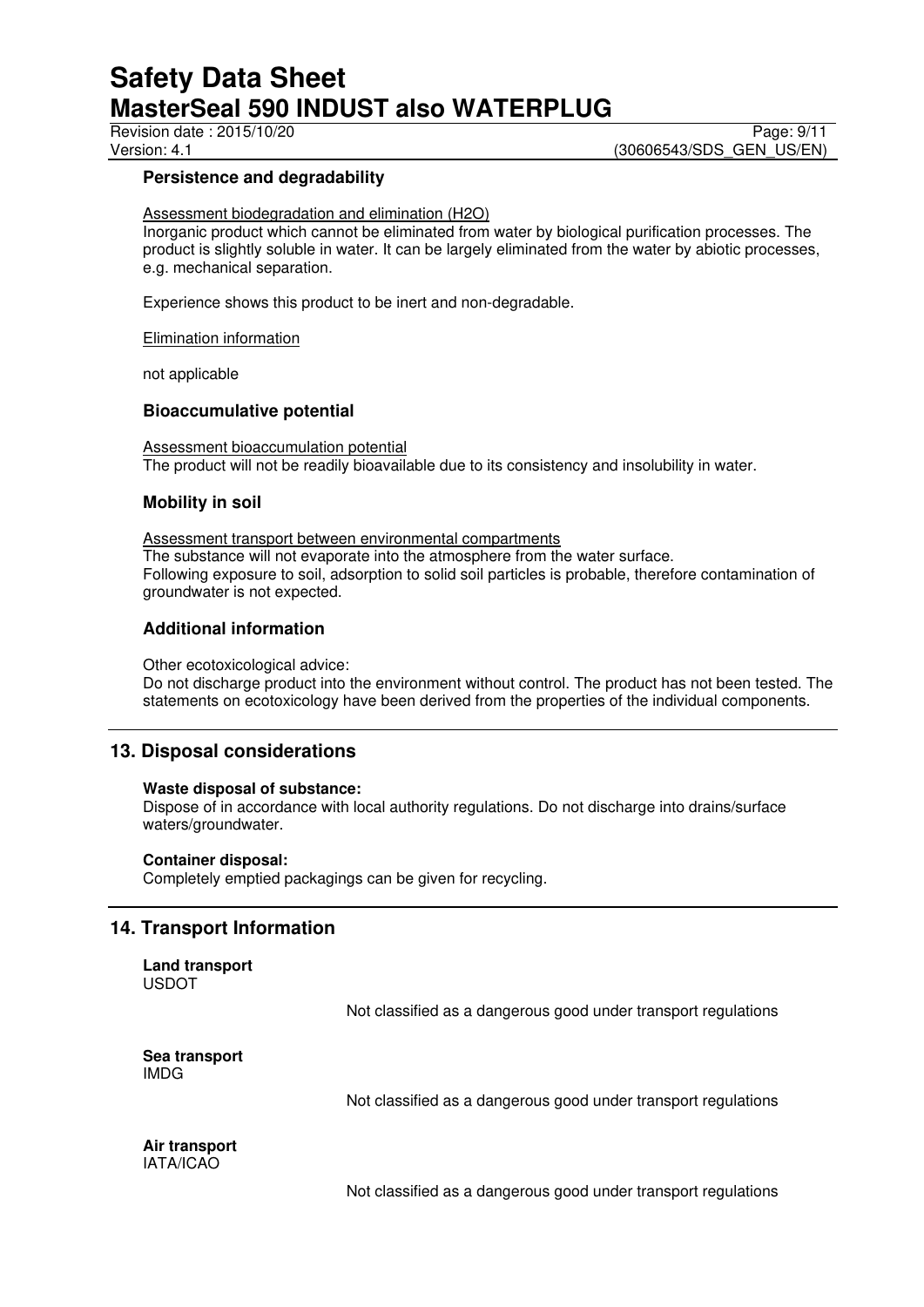Revision date : 2015/10/20 Page: 10/11<br>Version: 4.1 **Page: 10/11** Version: 4.1

# **15. Regulatory Information**

# **Federal Regulations**

**Registration status:**  Chemical TSCA, US released / listed

**EPCRA 311/312 (Hazard categories):** Acute; Chronic

#### **State regulations**

| <b>State RTK</b> | <b>CAS Number</b> | <b>Chemical name</b>        |
|------------------|-------------------|-----------------------------|
| <b>NJ</b>        | 1305-62-0         | Calcium dihydroxide         |
|                  | 1317-65-3         | Limestone                   |
|                  | 13397-24-5        | Gypsum (Ca(SO4).2H2O)       |
|                  | 14808-60-7        | crystalline silica          |
|                  | 65997-15-1        | Cement, portland, chemicals |
| <b>PA</b>        | 1305-62-0         | Calcium dihydroxide         |
|                  | 1317-65-3         | Limestone                   |
|                  | 13397-24-5        | Gypsum (Ca(SO4).2H2O)       |
|                  | 14808-60-7        | crystalline silica          |
|                  | 65997-15-1        | Cement, portland, chemicals |

#### **CA Prop. 65:**

WARNING: THIS PRODUCT CONTAINS A CHEMICAL(S) KNOWN TO THE STATE OF CALIFORNIA TO CAUSE CANCER.

#### **NFPA Hazard codes:**

Health : 3 Fire: 0 Reactivity: 0 Special:

# **16. Other Information**

#### **SDS Prepared by:**

BASF NA Product Regulations SDS Prepared on: 2015/10/20

We support worldwide Responsible Care® initiatives. We value the health and safety of our employees, customers, suppliers and neighbors, and the protection of the environment. Our commitment to Responsible Care is integral to conducting our business and operating our facilities in a safe and environmentally responsible fashion, supporting our customers and suppliers in ensuring the safe and environmentally sound handling of our products, and minimizing the impact of our operations on society and the environment during production, storage, transport, use and disposal of our products.

IMPORTANT: WHILE THE DESCRIPTIONS, DESIGNS, DATA AND INFORMATION CONTAINED HEREIN ARE PRESENTED IN GOOD FAITH AND BELIEVED TO BE ACCURATE , IT IS PROVIDED FOR YOUR GUIDANCE ONLY. BECAUSE MANY FACTORS MAY AFFECT PROCESSING OR APPLICATION/USE, WE RECOMMEND THAT YOU MAKE TESTS TO DETERMINE THE SUITABILITY OF A PRODUCT FOR YOUR PARTICULAR PURPOSE PRIOR TO USE. NO WARRANTIES OF ANY KIND, EITHER EXPRESSED OR IMPLIED, INCLUDING